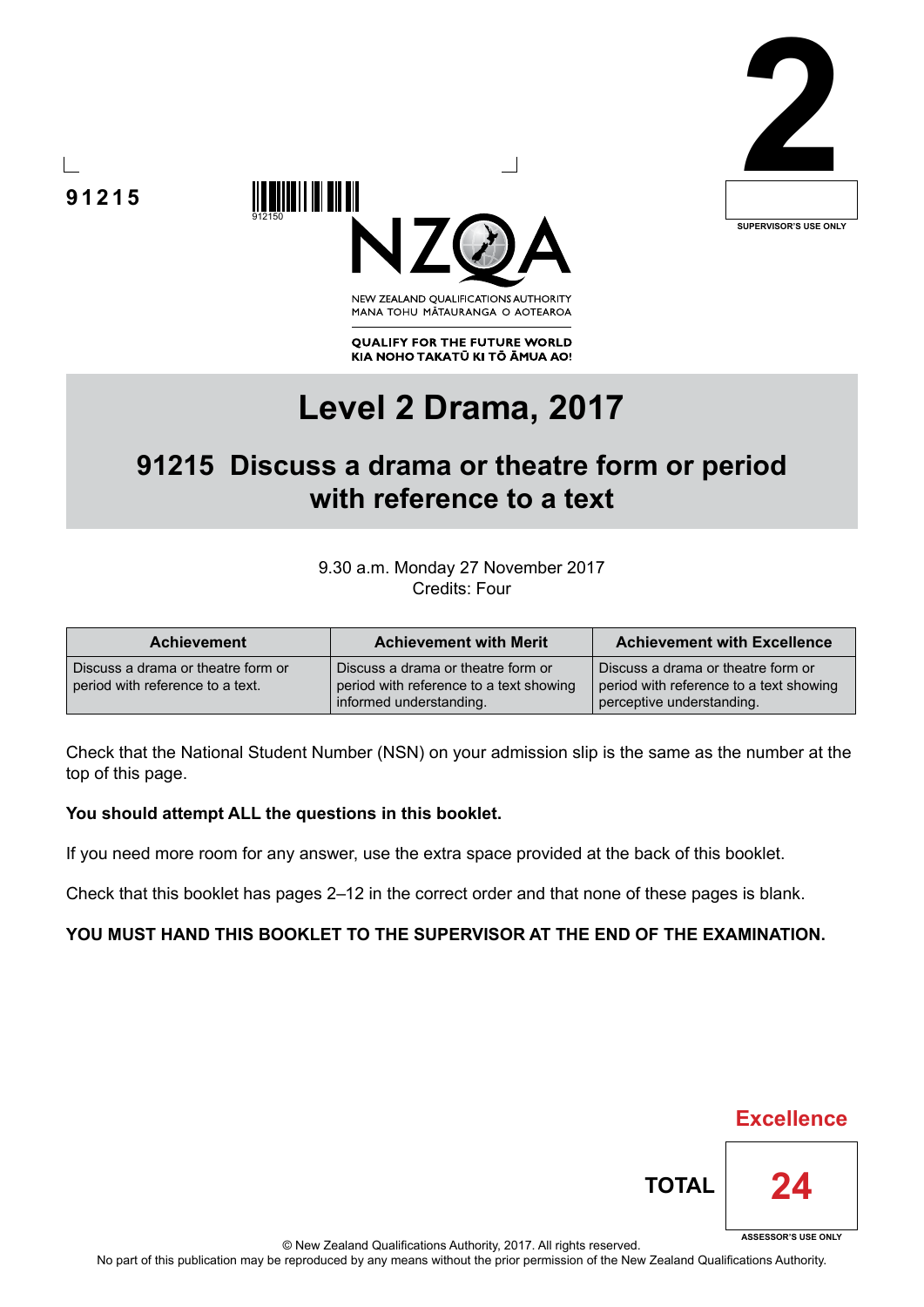$\overline{2}$ 

To answer the questions in this paper, name the drama/theatre form or period you have studied, and

action.)

 $\mathbf{3}$ 

ONE text from the form or period to which you will refer. Drama/theatre forms include (but are not limited to): medieval theatre melodrama  $\bullet$ commedia dell'arte **Greek theatre** Elizabethan theatre New Zealand theatre.  $\bullet$ epic theatre (If the text was not written as a script - as for example in commedia dell'arte - give brief details of the  $Hb$ Surd  $\phi$ Drama/theatre form or period:  $fve$ Theatre  $6000$ Title of the text (or brief details of the action): Waiting  $90<sup>c</sup>$ Beckett Sumvel Playwright/creator(s) (if applicable): Features of the drama/theatre form or period to which the questions refer may include: performance space  $\bullet$ conventions acting styles  $\bullet$ use of technologies themes or ideas historical/social context  $\bullet$  . purpose use of language.  $\bullet$ Drama 91215, 2017

This page has been deliberately left blank. The examination continues on the following page.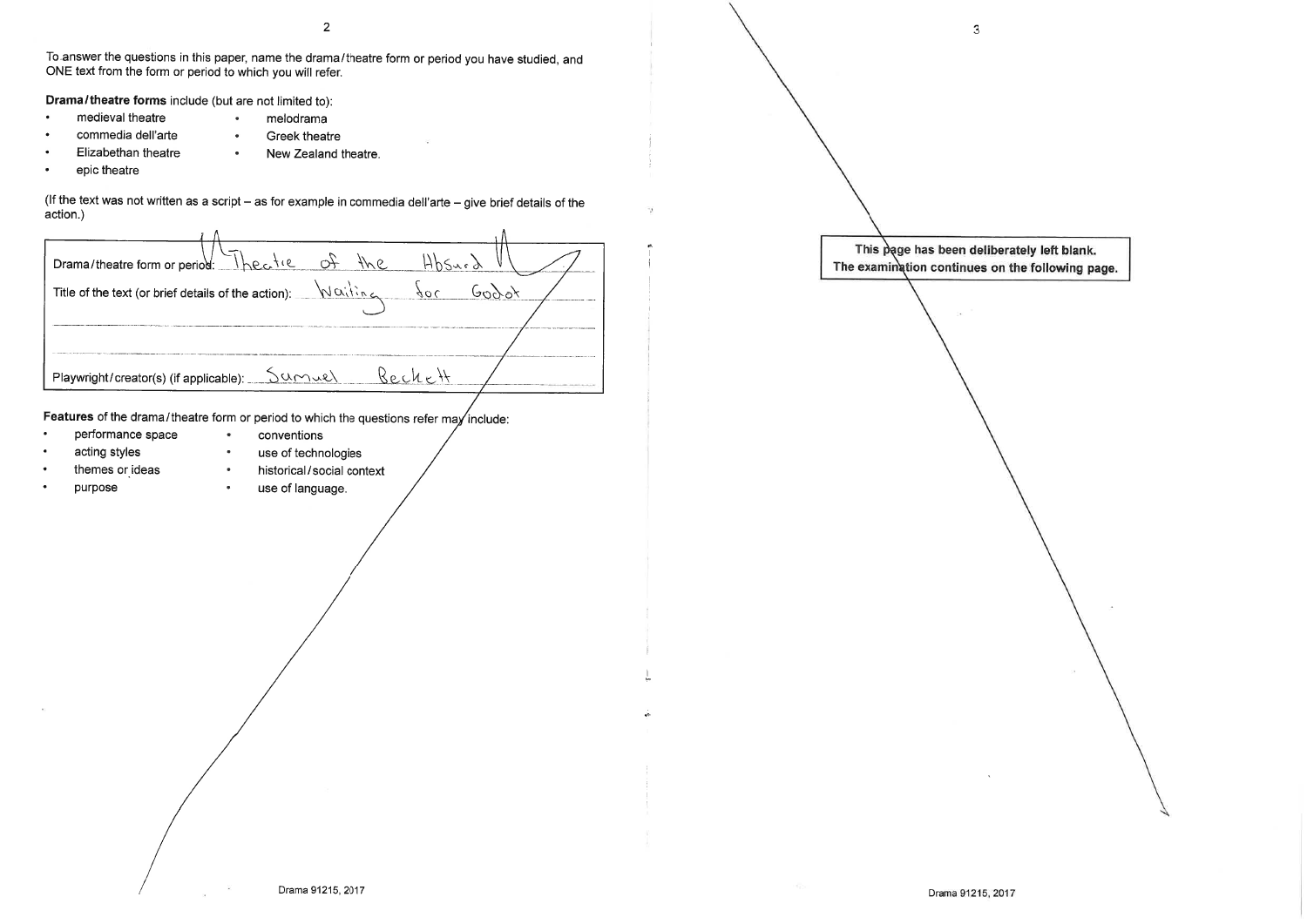QUESTION ONE: ORIGINS OF THE DRAMA OR THEATRE FORM Describe where and when the drama or theatre form was originally developed.  $(a)$ The Theorie of the  $H_{bscrd}$   $wus$ Originally  $19505$ developed  $\lambda$ Europeo H.  $en$  $\sqrt{6}$ WOOD  $\sqrt{u}$ When Europe cing rebuilding Worg cond  $\sum_{i=1}^{n}$ eronomic  $C_{\mathcal{D}}$ Crisis  $(b)$ Explain a reason for the development of the form. You could consider: the social or cultural values of the time the laws or religious customs of the time a reaction to important events or political movements the message the form was intended to convey to the audience  $J_{he}$ reason Hbsncd was developed Ibeatre  $\kappa$  $4/6$ - 15 existentialism. Which <u>larally</u> gno **VOCE** そう reaction <u>from people in Europe</u> on WWZ  $\alpha$ More  $Soeffical$ people during the time Saw WW21 as whad no purpose, the Soldiers in it felt as though Werdert they  $\frac{1}{2}$ <u>Durpose</u> the felt the could Wouldn't gib  $an\delta$  if meun Affer the way regular Deople SUW the repititive bombinys and violence as purposeless, "What did we guin from wwild Januel beckett for this theatre a pioneel  $\frac{1}{2}$ his plun with waiting for Godof USES Audience View and reaction to WWZ a wan  $09$  $\alpha$ developina the theatre form. Hr example ેંડ the use of repitition

Thursders Sun  $_{min}$ the Soldiers linking how Beckett himself has apack  $1he$  $Social$  historical Context  $\sigma$ plus Which is the  $\diamond$ life. Yeaple after world  $\sigma_{\mathcal{F}}$ used the Characters Duitiently  $6602$ wait for  $Hct2$ the Hudiences lives. Europe to relative  $Q^2$  $H - H$  $40<$  amoling happen.  $n \times 5$  $40$ take action to get those  $\alpha_{r}$ and Sume with life's give it  $\partial$ umnel beckett like Vadimir  $Q(0,9)$ bears  $54$ Characters Dechett  $USES$  $3\mu e$ ० ठ bastes code /  $Q_{\mathcal{D}}$ ່ເລ Intrinsics  $\forall$ ike the guotes DARK DR5 technique Vocal  $G_{1}e$  used in a

 $\sigma$ 

of the Hosurd are very durk reflection

lives post WWZ.

Which was used

repititive

Sianita

 $H \cup V$ 

Audiences

tones

 $\alpha$ 

The view on

murdone

Theatre

 $3he$ 

 $4/66$ 

Explain how a feature of the form is seen in your chosen text. You could consider:

 $-\rho$ ost

 $C G$ 

historical

Written

WWZ

be

the intention of the playwright

 $Sociol$ 

In ritten

ASSESSOR'S<br>USE ONLY

 $(c)$ 

The

Waiting

Puent

the expectations of the audience.

for craggy

 $\mathsf{h}$ is

**ASSESSOR'S** USE ONL'

Give specific details from the text to support your answer.

Context seen in is.  $Samul$ Beckett ৩১ lights  $C$  $o$ se $l<sub>n</sub>$ with Seen When  $4ke$ "We could hany  $GucSelVE5$ .  $4e$ daring the war.  $\mathcal{P}$ Scench Jue resistance links to the Puipose CONR  $H_{ee}$ Durposelessness War 761f meaning and was purposeless. Beckett Vladinir and  $L$ flagron  $\vert \lambda_{\ell} \rangle$  $\sqrt{2}$ and  $99^{\circ}$  $C<sub>2</sub>$ a han of reflection Beckell wants the broken people  $000$  $CA$  $\tau_{\text{bin}}$ Duroppe, lite has Purpose  $nnv$ Hudiences estencion. and pvl  $C_0$ never  $Sociof|histation$  $CDPEXY$  $ex|c|$ element NSRS mentioned which  $y_{\alpha\beta}$  $\omega$ lled presentational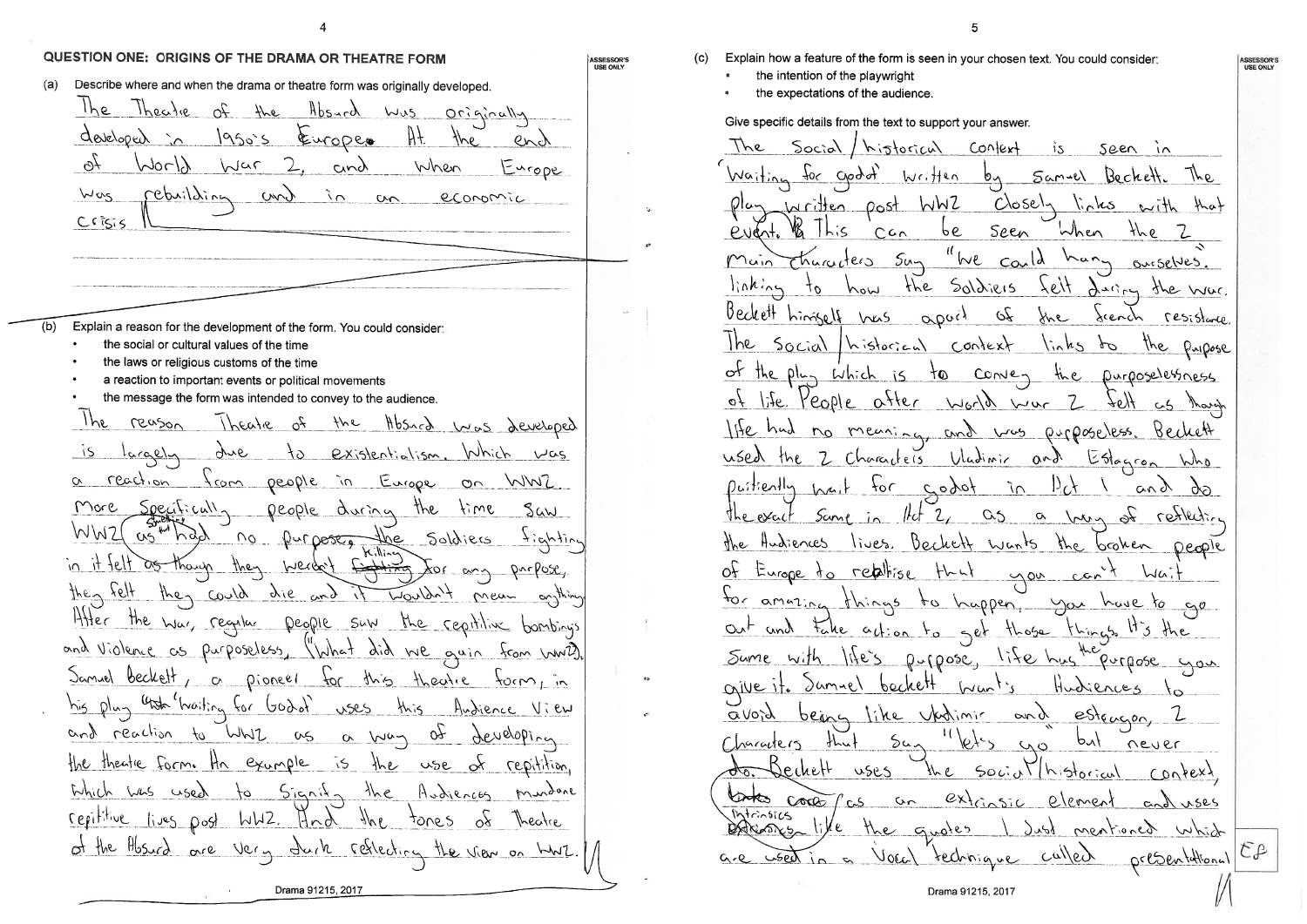

6

ASSESSOR'S<br>USE ONLY

QUESTION TWO: USE OF A TECHNOLOGY TO HIGHLIGHT A THEME OR IDEA

Explain how this use of a technology highlighted an important idea or theme. You could  $(b)$ consider: an important relationship between characters  $\bullet$ the mood or atmosphere beginning and ending moments establishment of time and place. Give specific details from the text or the form or period to support your answer. the ideus ideas inignilistic important lichated aracteca Mura P cesente  $0.45l$ لملان **Hr:**  $\mathcal{L}$  $40cm<sub>5</sub>$  $\triangle$  $O \cap \mathbb{R}$ TWei Halcador the Ideas TIAIMILIA fitane  $\omega_{\nu/2}$ 1 ਵਿੱਟ Une Mr<sup>u</sup> dislocation  $\alpha$ 50 Alstrul  $H_{ext}$ Europe. Just 'hihi  $\sqrt{0}$ been Through Lilled  $\sim$ ith WW7  $(20, 9)$ کس لہ  $O<sup>n</sup>$ destinction  $\alpha$ n 010174  $fhe$ Sex Minimilistic rex. mo5 dhe re ල∤ いし ut Ωł Characters Coceo  $W^{\prime}$ Slage es looking Whul  $1005$  $\mu_{\text{ke}}$  $\alpha$ the  $N \circ F$ Minimilistic  $C<sub>0</sub>$ his nter  $O_{\mathcal{F}}$ eliness The Viewed themes ences khe Churacters  $M$ bauen Stane  $\sim$  $\sigma$  $-0.5$ <u>looking</u>  $9001$ another  $ext{check}$ ⊙∿  $0.6$ RAY  $C' \sim \gamma$ understand tha  $O(10^{15})$  $\Delta$ obod undertants  $a5$ - 45  $00u$  $M_{\rm w}/m$ understad  $\frac{1}{2}$  $E$ Drama 91215, 2017

ASSESSOR'S<br>USE ONLY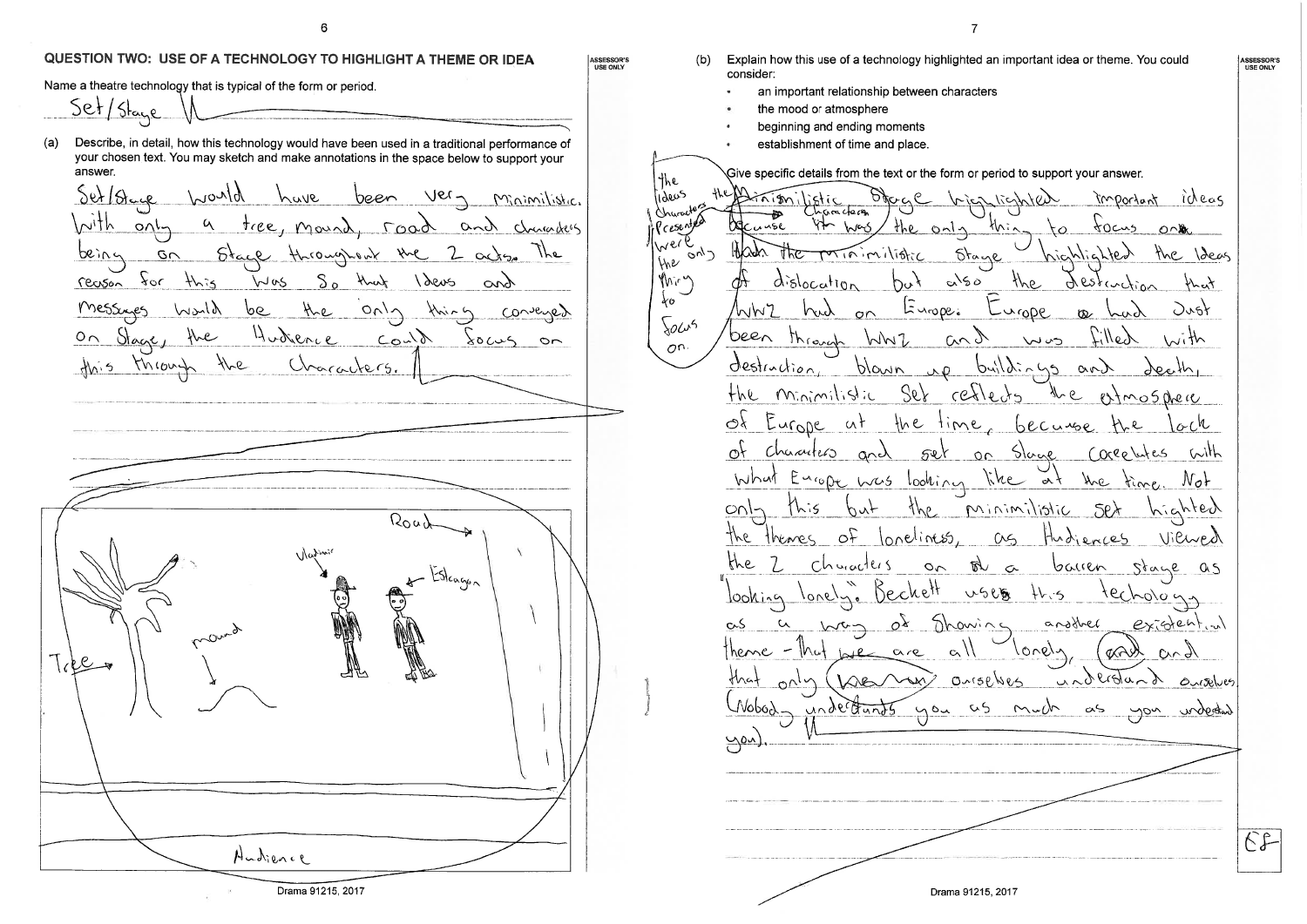$\mathbf{Q}$ 

#### QUESTION THREE: ACTING STYLE AND COMMUNICATION OF CHARACTER/ROLE ASSESSOR'S<br>USE ONLY

Choose a key character or role in your chosen text.

Estragon

Describe, in detail, the importance of this character or role to the text or play as a whole. You  $(a)$ could consider:

- how the character or role communicates key features of the form or period
- how the character or role contributes to the main message of the text or play
- how the character or role interacts with others.

 $LSk$ cason  $ex'_1$  center important  $C\rightarrow$  $he$ Vladimir Couple With apart  $\mathscr{P}$ OsuedO  $\alpha$  $\mathcal{L}$ Absurd  $ke_{\gamma}$  $lh$ stre  $\sqrt{6}$ HVE fecture  $01u$ Bechett links  $1h<$  $c/s$   $\delta$ intention  $\mathcal{N}_{\mathsf{Re}}$  $05$ uedo reflect  $Cov<sub>DP</sub>$ Which  $\sqrt{5}$ relationship  $\partial$ umes his With  $00000$  $\epsilon_0$ /20  $Q_{\tilde{c}}$  end  $1\sqrt{2}$  $a\$  $e$  $\circ$  $H\circ$ he. veurs  $7^{\prime\prime}$  $W_1$ ise  $\langle 0, 0 \rangle$ he  $1000$  $\rho$ e Hnd  $5<sub>w</sub>$ leaving Which Exactly how Ubadimir bothered  $\Delta$ estrayon Estangers tanceds aus Dimplet  $H\rightarrow$  $C_1$  50 however Estra とのタ importance often the one insights  $54 15$  $2$  $\frac{1}{2}$ least  $\alpha$ CIWUNS Cepento himself  $M<sub>0</sub>$  $\delta$ addine łP repitition USP hay TS.  $user$  $0$ lu $k_{i}$ keutur e  $\infty$ Une.  $\alpha \wedge \beta$  $\sigma_{\curvearrowright}$  $c$ extert Vomane  $\int u \, d\mathcal{C}$  $OWN$ ühe tiees" Example lesses  $\cup$  $Absoc$ خرج ا  $1\text{Me}_\mathcal{O}$ QX **th** the tlis  $0.770$  $||he|$ ullness  $Cerkin$  $16.11$  $Q'$  $\Delta t$  $\gamma$ <sup>O</sup> wakes important things ंऽ Whit MIN  $\sim$ 5  $\gamma_{\rm O}$ cetleds the lives neople  $\infty$ かと Furope Paredo  $D<sub>051</sub>$  $\alpha \cap U$ Couple Ctiggon is apa  $666$ Jemue Drama 91215, 2017

Explain how the typical acting style of the form or period would be used to perform this  $(b)$ character or role. You could consider:

- the creation of character
- the actors' interaction with the audience
- the delivery of lines and actions
- the delivery of the main message of the text or play.

Give specific details from the text to support your answer.

Languages Beckett Devalued  $\infty$ 5  $\alpha$ Plunwe  $\Lambda$   $\Lambda$ actor devalued the language. m ust  $\alpha$ techniques Which Commit  $\sqrt{5}$  $\cos \lambda$ estragen,  $505$ Nrone  $M$ uin ά5  $\infty$ Ō. reflect Dechettes experience messenger  $\alpha$  $\infty$  $WW2$ Where Words  $C$ an't  $\omega$  $\rho_{\varrho}$ Presentational: Hoother Vocal technique  $\alpha$ Pluring Esteggay  $M(4)$ When use this fechinic we  $Wh_{\rm c}$ 1,961 9(  $r^{\alpha}$  $Certair$  $Dunina$ messages ace  $10<sup>1</sup>$ delivers  $\infty$ the masters  $10000$  $Covf$   $QMn$  $\omega_{4}$  $O(tGg)$ Message  $\circ$   $\sim$ no one else should – 5۰  $C_0 \sim C_0$  $Cov<sub>f</sub>$ Nuzion are the influence of  $10$ Vaudeviller movement  $\bigcup_{\alpha\in\alpha}$  $E$ stranon.  $M_{univ}$  $\alpha$ utors  $C-5$  $USl$ **NOV** Charlie Dechet  $H$ luenced nonth. during Vis and Ho MN  $S$ Deci have move  $\dagger$  $C$ centine  $2072$ Sens \e\_  $\infty$ user Unaracter  $\sqrt{N}$ 65 and EP  $12a.$  $\mathcal{D}^{\mathcal{N}}$ the mood  $C\Omega$ 

ASSESSOR'S<br>USE ONLY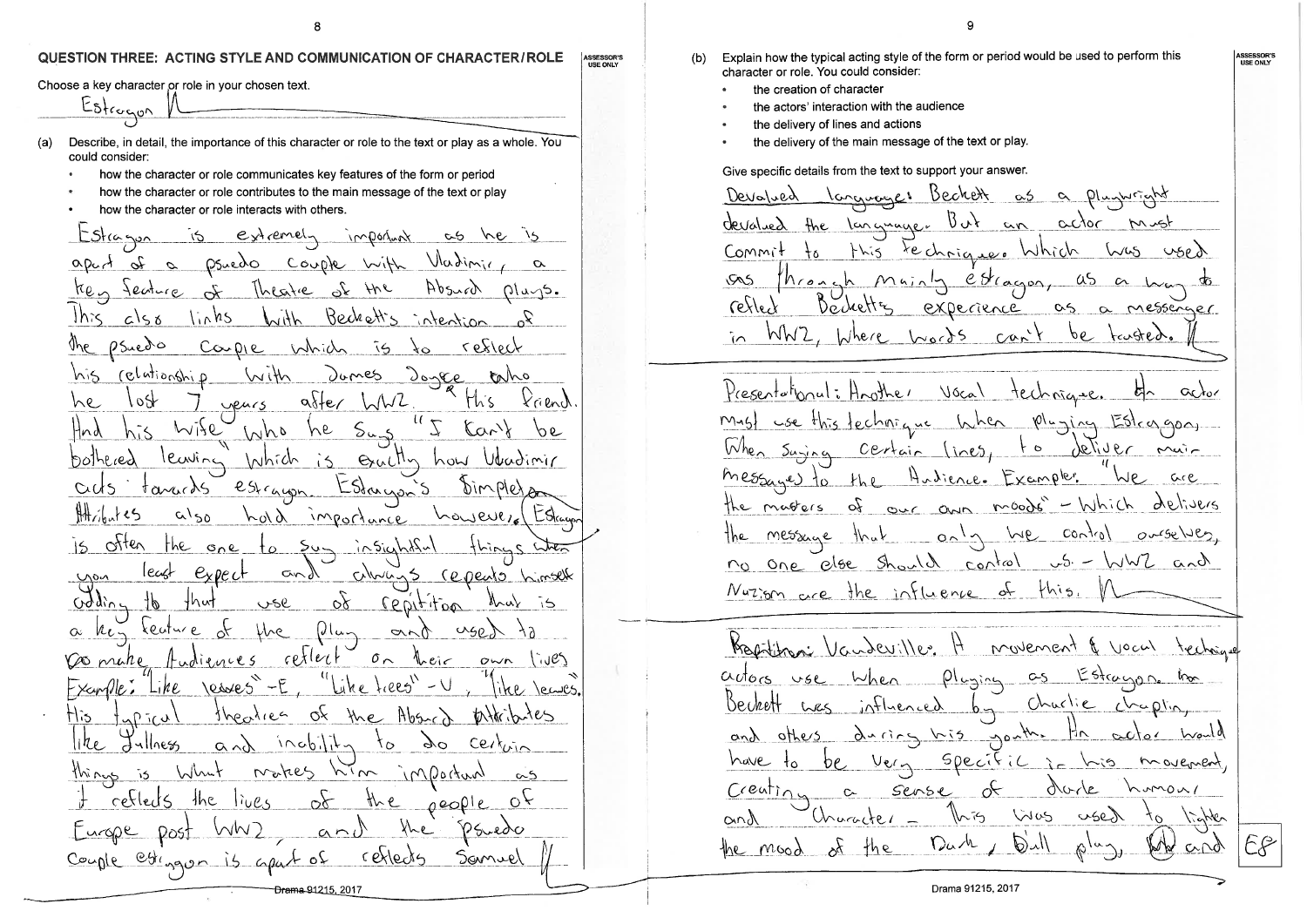$10$ 

| QUESTION<br>NUMBER |             |                    | Write the question number(s) if applicable. | Extra space if required. |                             |                                       |       |               |
|--------------------|-------------|--------------------|---------------------------------------------|--------------------------|-----------------------------|---------------------------------------|-------|---------------|
|                    | <u>Mode</u> | $\alpha$ s         | $\sim$                                      | $\sqrt{6}-$              |                             | <u>af Conveying</u><br>is purposeless |       | the           |
|                    |             | pluss purpose.     | $(H_{\lambda\mu})$                          | 927/                     |                             |                                       |       | $\frac{1}{2}$ |
|                    |             | We give it propose |                                             |                          |                             |                                       |       |               |
|                    |             |                    |                                             |                          |                             |                                       |       |               |
|                    |             |                    | Create make characters                      |                          |                             | vitre,                                |       | estrugon      |
|                    |             |                    |                                             |                          |                             |                                       |       |               |
|                    |             |                    |                                             |                          |                             |                                       |       |               |
|                    |             |                    | Beckett's relationships                     |                          | $\mathcal{N}^{\mathcal{C}}$ |                                       | eople | $\lambda$     |
| reul               |             | $1.5e$ .           |                                             |                          |                             |                                       |       |               |
|                    |             |                    |                                             |                          |                             |                                       |       |               |
|                    |             |                    |                                             |                          |                             |                                       |       |               |
|                    |             |                    |                                             |                          |                             |                                       |       |               |
|                    |             |                    |                                             |                          |                             |                                       |       |               |
|                    |             |                    |                                             |                          |                             |                                       |       |               |
|                    |             |                    |                                             |                          |                             |                                       |       |               |
|                    |             |                    |                                             |                          |                             |                                       |       |               |
|                    |             |                    |                                             |                          |                             |                                       |       |               |
|                    |             |                    |                                             |                          |                             |                                       |       |               |
|                    |             |                    |                                             |                          |                             |                                       |       |               |
|                    |             |                    |                                             |                          |                             |                                       |       |               |
|                    |             |                    |                                             |                          |                             |                                       |       |               |



Drama 91215, 2017

 $11$ 

| required.<br>pe <mark>r(s) if applicable.</mark> | ASSESSOR'S<br>USE ONLY |
|--------------------------------------------------|------------------------|
|                                                  |                        |
|                                                  |                        |
|                                                  |                        |
|                                                  |                        |
|                                                  |                        |
|                                                  |                        |
|                                                  |                        |
|                                                  |                        |
|                                                  |                        |
|                                                  |                        |
|                                                  |                        |
|                                                  |                        |
|                                                  |                        |
| g,                                               |                        |
|                                                  |                        |
|                                                  |                        |
|                                                  |                        |
|                                                  |                        |